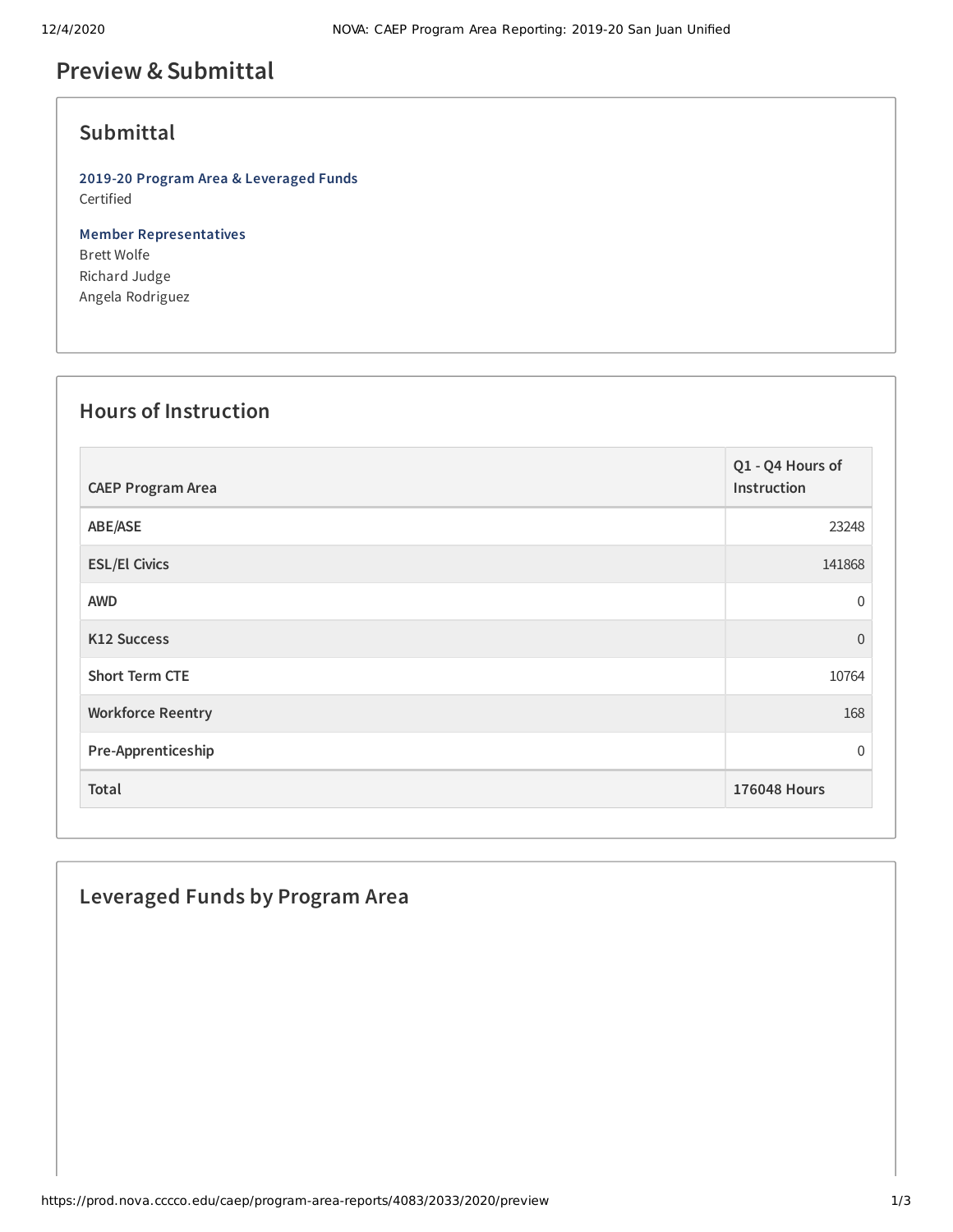12/4/2020 NOVA: CAEP Program Area Reporting: 2019-20 San Juan Unified

| Fund                                            | <b>ABE/ASE</b>        | ESL/El<br><b>Civics</b> | <b>AWD</b>            | K12<br><b>Success</b> | <b>Short</b><br><b>Term CTE</b> | Workforce<br>Reentry  | Pre-<br>Apprenticeship | <b>Totals</b> |
|-------------------------------------------------|-----------------------|-------------------------|-----------------------|-----------------------|---------------------------------|-----------------------|------------------------|---------------|
| California Adult<br><b>Education</b><br>Program | \$922,255             | \$665,484               | <b>Not</b><br>Entered | <b>Not</b><br>Entered | \$146,639                       | <b>Not</b><br>Entered | Not Entered            | \$1,734,378   |
| <b>CalWORKs</b>                                 | <b>Not</b><br>Entered | \$214,296               | <b>Not</b><br>Entered | <b>Not</b><br>Entered | Not<br>Entered                  | <b>Not</b><br>Entered | Not Entered            | \$214,296     |
| <b>NonCredit</b>                                | <b>Not</b><br>Entered | Not Entered             | Not<br>Entered        | <b>Not</b><br>Entered | \$0                             | <b>Not</b><br>Entered | Not Entered            | \$0           |
| <b>Perkins</b>                                  | Not<br>Entered        | Not Entered             | Not<br>Entered        | <b>Not</b><br>Entered | \$50,893                        | <b>Not</b><br>Entered | Not Entered            | \$50,893      |
| <b>LCFF</b>                                     | Not<br>Entered        | \$69,925                | Not<br>Entered        | Not<br>Entered        | Not<br>Entered                  | Not<br>Entered        | Not Entered            | \$69,925      |
| Fees                                            | <b>Not</b><br>Entered | Not Entered             | Not<br>Entered        | <b>Not</b><br>Entered | \$62,606                        | <b>Not</b><br>Entered | Not Entered            | \$62,606      |
| K12 Adult Ed<br><b>Jail Funds</b>               | <b>Not</b><br>Entered | Not Entered             | <b>Not</b><br>Entered | <b>Not</b><br>Entered | <b>Not</b><br>Entered           | <b>Not</b><br>Entered | Not Entered            | \$0           |
| <b>WIOA II</b>                                  | \$68,750              | \$314,525               | Not<br>Entered        | Not<br>Entered        | Not<br>Entered                  | <b>Not</b><br>Entered | Not Entered            | \$383,275     |
| Contracted<br><b>Services</b>                   | <b>Not</b><br>Entered | Not Entered             | Not<br>Entered        | <b>Not</b><br>Entered | <b>Not</b><br>Entered           | <b>Not</b><br>Entered | Not Entered            | \$0           |
| <b>Totals</b>                                   | \$991,005             | \$1,264,230             | \$0                   | \$0                   | \$260,138                       | \$0                   | \$0                    | \$2,515,373   |

# **Certification**

**28 Capital Adult Education Regional Consortium - Primary Contact**

**Branka Marceta 2282587** Director [bmarceta@scoe.net](mailto:bmarceta@scoe.net)

**Bethany Ely** Coordinator [bely@scoe.net](mailto:bely@scoe.net)

Approved by Branka Marceta 2282587

**12/04/2020 12:09 PM PST**